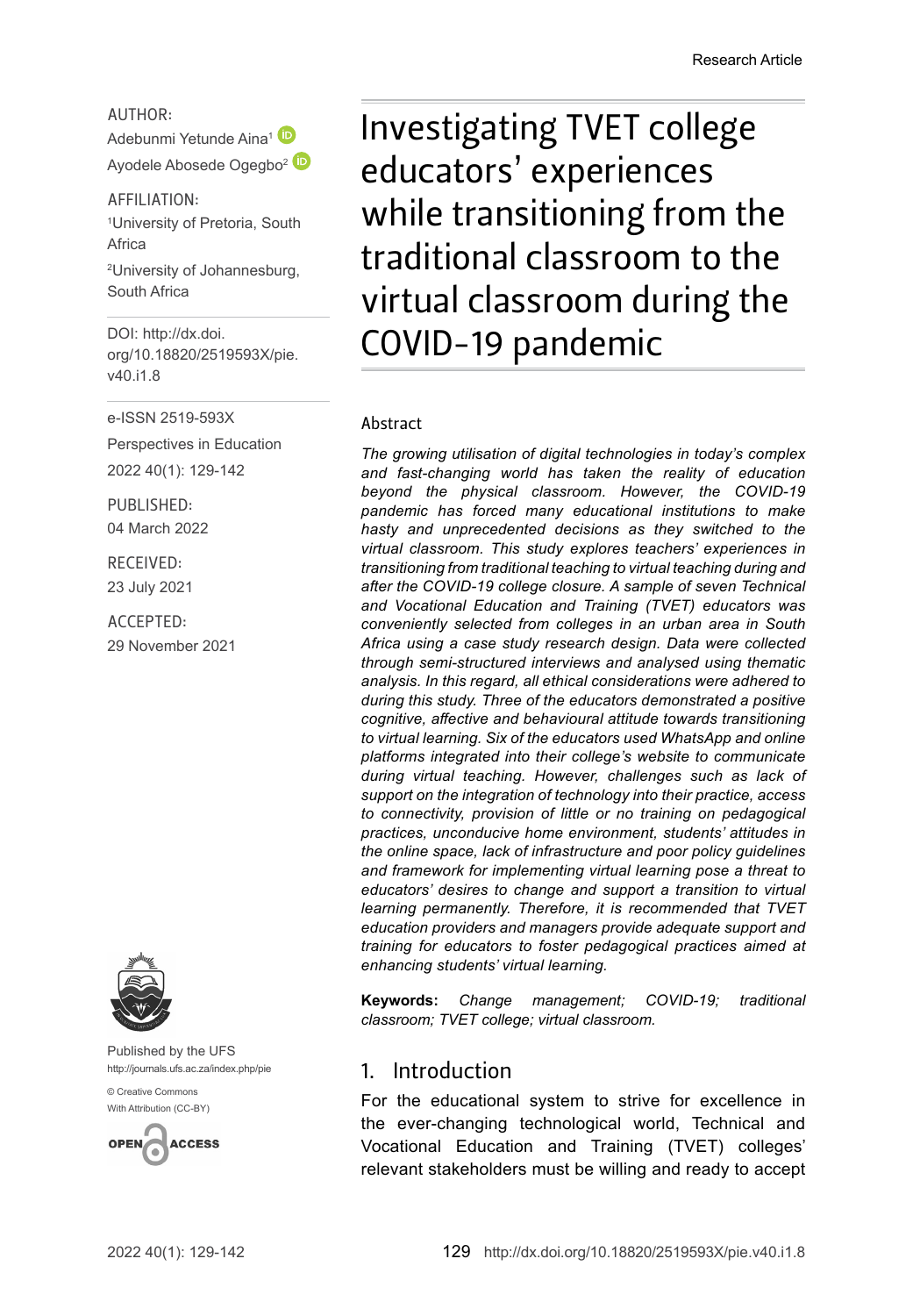change. Change is a constant and important factor in life, affecting families, businesses, colleges and nations. However, more important is how the change is managed. Parlakkiliç (2017: 640) describes change management in a virtual learning context as the "combination of processes, activities, and approaches that manage the people of the organisation through the transition from the old way of teaching to new e-learning". Parlakkiliç (2017) further indicates that it is very difficult to change the behaviours, culture and routine of an educational institution's users, such as the students, educators and school leaders. As a result, achieving change appears to be more difficult when the change process is abrupt and forceful, especially when most colleges are compelled to continue with teaching and learning during the COVID-19 pandemic.

The Coronavirus disease (COVID-19) was a silent and unexpected pandemic that quickly spread around the whole world. At the initial stage of the COVID-19 pandemic, to salvage the devastating impact on peoples' lives and the health systems, most governments across the globe were forced to embark on national lockdowns. The national lockdowns brought a sudden change to the mode of teaching delivery in the education sector globally, including technical and vocational education and training colleges (TVET colleges). TVET colleges in South Africa were compelled to move from the traditional classroom to the virtual classroom (Mapulane, 2020).

The concept of online learning is not new, however, recently there is an increasing awareness of the use of virtual classrooms in an online environment because of COVID-19 (Zalat, Hamed & Bolbol, 2021). A virtual classroom "is an online learning environment, also known as a virtual learning environment which can be web-based and accessed through a portal or software-based" (Rajagopalan, Viswanathan & Rahman, 2013: 4). Within the context of this study, a virtual classroom is an online learning environment that allows educators and students to participate in learning activities. Several authors have written about virtual learning and its benefits in the school setting, such as the provision of teaching and learning anytime and anywhere (remotely); the capacity to engage diverse audiences; cost-effectiveness; increasing access to information; providing measurement tools for learning outcomes and facilitating collaboration between the students and the educator (Ramorola, 2013; Parlakkilic, 2017; Mwapwele *et al.,* 2019; Torres & Giddie, 2020). Despite several identified benefits of virtual learning, there appear to be many challenges that impede virtual learning in the TVET college setting.

Thieman (2008) identified related virtual learning challenges to include a low rate of student participation, student resistance, a high rate of non-completion and poor student performance. According to Hew and Cheung (2014), virtual classrooms involve greater workloads compared to traditional classrooms. However, "there is no clear agreement on how online teachers are evaluated for tenure purpose" (Palloff & Pratt, 2013: 38). In a study conducted by Torres and Giddies (2020) on teachers' perceptions regarding Information and Communications Technologies (ICT) use in South Africa, it was revealed that teachers often have limited access to ICTs and lack the necessary computer literacy skills to facilitate in the virtual classroom. Torres and Giddie (2020) noted that the attitudes and willingness of educators towards the use of technology are key factors for the successful adoption and effective use of virtual classrooms.

In the TVET sector, teaching and learning are mostly designed and conducted in the form of practical work and work integrated experiences (Makgato, 2019). However, research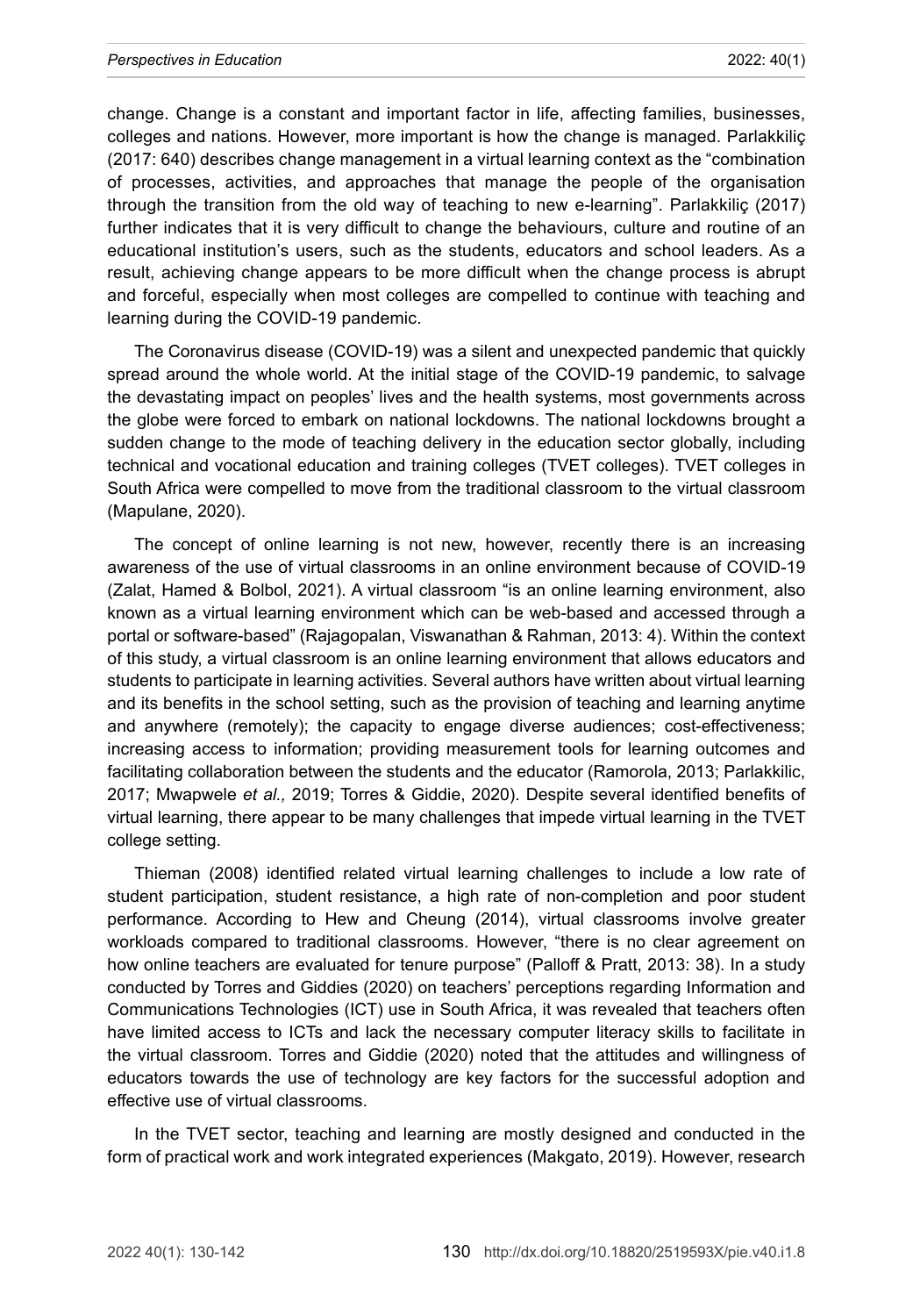claims that delivery of educational activities in the TVET sector is affected by the influence of technological development, thus making the delivery of online learning in TVET colleges challenging (Nundkumar & Subban, 2018; Hoftijzer *et al.,* 2020). In South Africa, the TVET sector was compelled to move their teaching and learning activities online in order to ensure continuity of their programmes during the COVID-19 lockdown. As a result, this present study aimed to investigate TVET college educators' experiences regarding the sudden and forceful transitioning from the traditional classroom to the virtual classroom during the COVID-19 lockdown.

The research question guiding this study was: what are the experiences of TVET college educators when transitioning from a traditional classroom to virtual classroom during the COVID-19 lockdown?

### 2. Literature review

Technical and vocational education and training plays an essential role in increasing a knowledgeable and skilled community that will be able to effectively improve the social and economic growth of a country (Department of Higher Education and Training, 2013: 3). Similarly, according to Boateng (2012: 108), "vocational technical education refers to the educational processes that involve the study of technologies and related sciences and the acquisition of practical skills and knowledge aimed at discovering and developing the individual for employment in various sectors of economic and social life". For the TVET colleges to achieve skills development for economic growth, effective management from the relevant stakeholders is vital, especially the educators' ability to manage the change process that would enhance their performance during teaching and learning engagements with students.

Technologically, the world is changing fast. Hence, educators must be able to adapt to these changes and still deliver quality teaching. The fourth industrial revolution (4IR) brought about changes in our teaching and learning environment globally, including in South African colleges (Nundkumar & Subban, 2018). More so, it is believed that the availability and use of Information Communication Technology (ICT) resources play a significant role in enhancing the effectiveness of TVET education in a rapidly changing world. In this regard, the integration of ICT in TVET colleges can help students acquire practical 21st century skills that are needed for their personal employability (Adebesin & Adelakun, 2020). According to Mohd Ishar, Wan Derahman and Kamin (2020), the use of ICT tools in TVET colleges does not only enhance the quality of the teaching but also improves educators' technological self-confidence. In addition, integrating technology into TVET colleges can also help educators to create a more proactive learning environment through improved interactive media and course content (Ghavifekr & Yulin, 2021).

Ramorola (2013) points out that the focus on the use of ICT in South African colleges indicates that educators are expected to use computers and other technologies as tools to adopt the new and evolving teaching methods within the physical and online learning environments. In addition, Mbanga and Mtembu (2020) argue that before online learning can be used effectively in TVET colleges, resources must be available and there must be some level of readiness and willingness on the part of educators and learners. However, research shows that there is no strategic direction in place that aligns online learning with the needs of programmes offered at TVET colleges (Mbanga & Mtembu, 2020). Hence, the implementation of online learning in TVET colleges might not be well catered for. As a result, this study seeks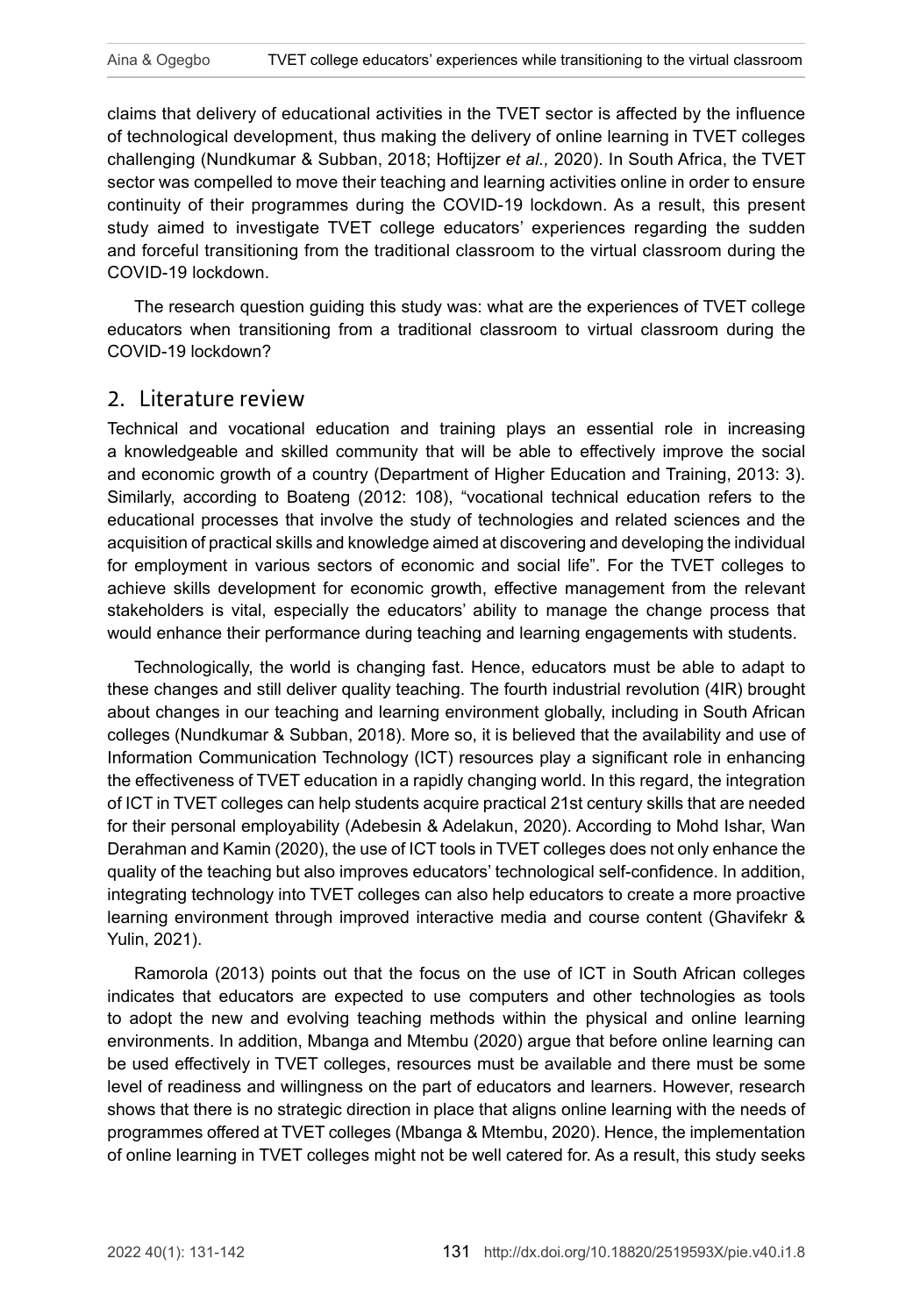to explore the experiences of the TVET college educator when transitioning from traditional learning to virtual learning during COVID-19. For educators to effectively adapt to the use of technologies (the virtual classroom) instead of the usual face-to-face traditional classroom, many factors must be considered. These factors include the educators' understanding of virtual learning, their readiness or attitudes towards technology and the availability of relevant tools and training. Educators, students and administrators are used to traditional pedagogy. Research reports that virtual learning projects fail to achieve their objectives for many reasons; the most noticeable of these is user resistance to change (Parlakkilic, 2017). Parlakkilic (2017) further states that there are different views about the nature and aims of ICTs in education; consequently, diverse behaviours and attitudes are found in the development, use and change management of virtual learning environments. In line with Parlakkilic's (2017) finding regarding the use of virtual learning, this present study seeks to explore and describe TVET college educators' experiences regarding virtual classrooms during the COVID-19 lockdown.

According to Nawaz and Kundi (2010), the use of ICTs by educators is influenced by several factors, including demographics, availability of hardware, educators' experience regarding the use of instructional technology and users' perception regarding the usefulness and ease of using digital devices. In agreement with Nawaz and Kundi (2010), research echoes that educators, students and other ICT users perform according to their demographic characteristics, educational level, cultural background, experience, motivation, familiarity with different instructional methods and previous experience with eLearning (Bagarukayo & Kalema, 2015; Thieman, 2008). This implies that the effectiveness of virtual learning during the college lockdown will depend on the factors mentioned above.

### 3. Theoretical framework

Research describes change management as a process of planning, initiating, realising, controlling and stabilising change processes on corporate and personal levels aiming to serve the ever-changing needs of external and internal customers (Anyieni, 2013; [Moran &](https://www.emerald.com/insight/search?q=John%20W.%20Moran) [Brightman,](https://www.emerald.com/insight/search?q=Baird%20K.%20Brightman) 2000). In other words, one can describe change within the context of this study as the process of transforming or realigning educators and the education system to a changing environment. The Kanter, Stein and Jick (1992) theory of change is adopted as the theoretical base for this study, given its correlation with the researchers' intentions to explore and describe the experiences of TVET educators when transitioning from the traditional classroom to the virtual classroom, particularly during the COVID-19 lockdown. The Kanter *et al.* theory of change states that employees respond differently to change based on the availability of operational support (Flinsch-Rodriguez, 2017). However, Kanter *et al.* (1992) state that organisational habits and attitudes are determined by social systems in the organisation, not personal predispositions. The authors indicate that workers are motivated when they understand that their work environments provide an opportunity for the development and the strength required to meet job demands. This implies that an educator's skill base becomes very important in making informed decisions that might lead to improvement. Workers, however, seem to feel incompetent when certain conditions/skills are absent. Such workers' passivity makes them more vulnerable to burnout and decreased job satisfaction, which threatens the organisation's efficiency (Kanter *et al.,* 1992). Thus, it could be said that experiences of workers tend to influence their attitude and behaviour towards the process of change.

The Kanter *et al.* theory informed this study by highlighting how TVET educators managed the change processes involved in their attitudes and behaviours during transitioning to virtual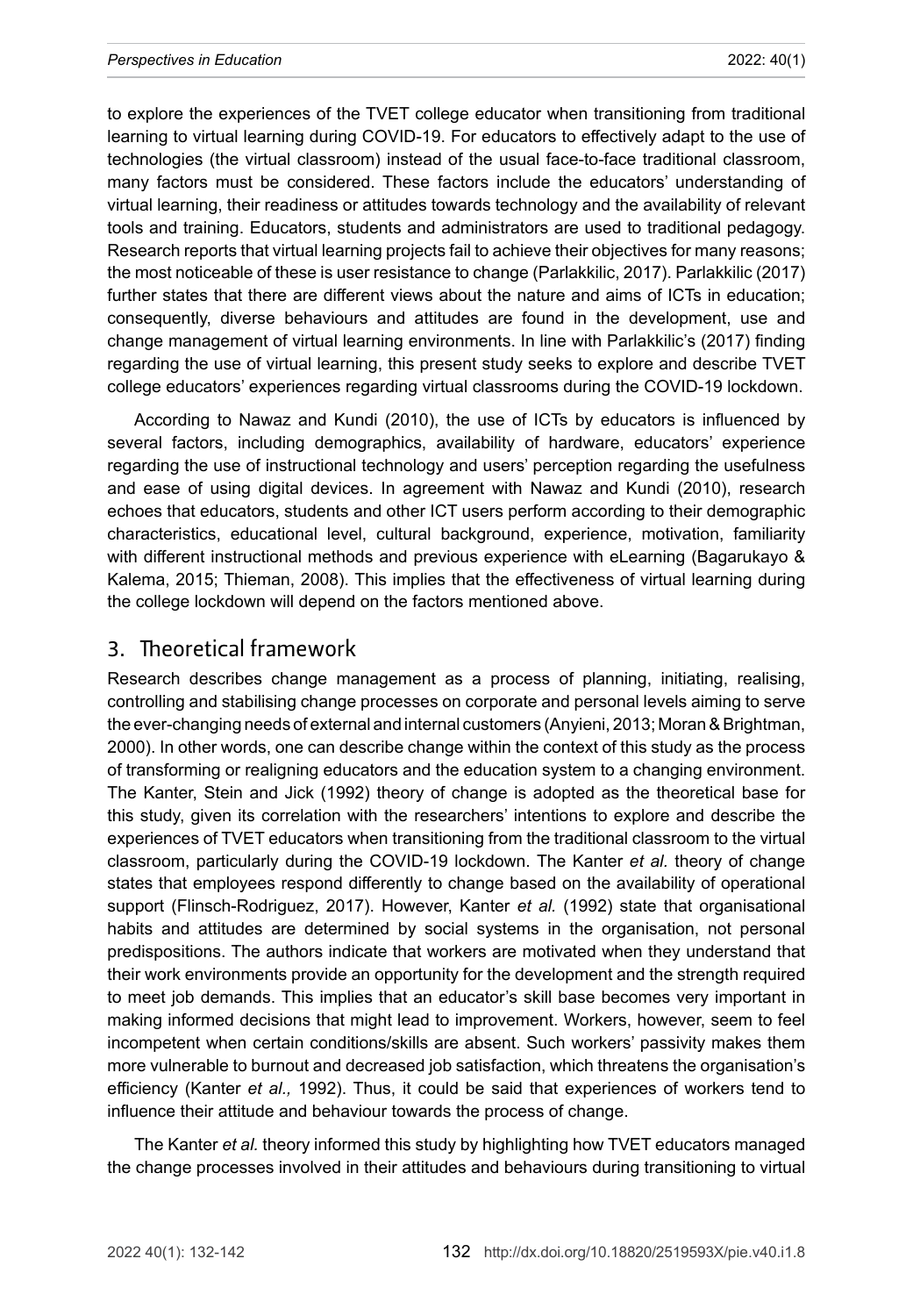classrooms. Badenhorst and Radile (2018) claim that lecturers in South Africa's post-school vocational education system continue to face challenges in various aspects of teaching and learning, which is a substantial weakness in the capacity of these lecturers to meet the skills needed for effective teaching. One of the reasons why change becomes vital at TVET colleges, particularly during the COVID-19 era, is the introduction of new ways of teaching due to the use of emergent technologies.

## 4. Methodology

A qualitative research approach was used to obtain first-hand information in the research setting to achieve the objectives of the study (Neuman, 2011), and to interpret and understand the participants' experiences regarding their transition from the traditional classroom to the virtual classroom (Babbie & Mouton, 2015). The interaction between the researchers and the participants provided a clearer understanding of virtual learning in TVET colleges during the COVID-19 lockdown.

This study used a case study research design as it was deemed most appropriate to obtain in-depth and multi-faceted understandings of educators' real-life experiences (Crowe *et al.,* 2011). Furthermore, the use of a case study design in this study provides a comprehensive view and understanding of how participants interpret the phenomenon under investigation (Brink, 2018). This allowed the researchers to pose open-ended questions and to explore a deeper and broader understanding of how TVET educators experienced transitioning from traditional learning to virtual learning during the lockdown. The major benefit of using a case study design was that the approach helps to capture explanatory information on the "how" and "what" questions such as how educators within the sampled TVET colleges perceive and implement the virtual classroom for TVET courses during the COVID-19 lockdown. The case study design also offers additional insights into the gaps that exist while transitioning to a virtual classroom. The study focused on four private TVET colleges in central Pretoria, South Africa, to provide answers to the research question. Case studies permit spending time in the setting of the research subject (Hamilton & Corbett-Whitter, 2013). While the COVID-19 restrictions were observed, the researchers conducted face-to-face semi-structured interviews with each participant. A minimum of 45 minutes was spent with the participants at each college to understand their viewpoints.

# 5. Ethical considerations

The researchers considered participants' rights throughout the process of the study. Research approval was obtained from the Department of Higher Education and Training (DHET) and consent was obtained from the TVET college managers. Before data were collected, the aims and purpose of the study were explained to all the participants. The participants were told that they could withdraw from the study at any time after they have given their consent to participate. It was also explained to the participants that their real identity or that of their college will not be disclosed, instead, pseudonyms would be used. Participants read, understood and signed the consent form before the interview sessions.

### 6. Data collection

Data were collected through semi-structured interviews with seven participants from the four TVET colleges. Using semi-structured interviews in this study allowed the researchers to explore participants' thoughts and beliefs about virtual learning and also to delve deeply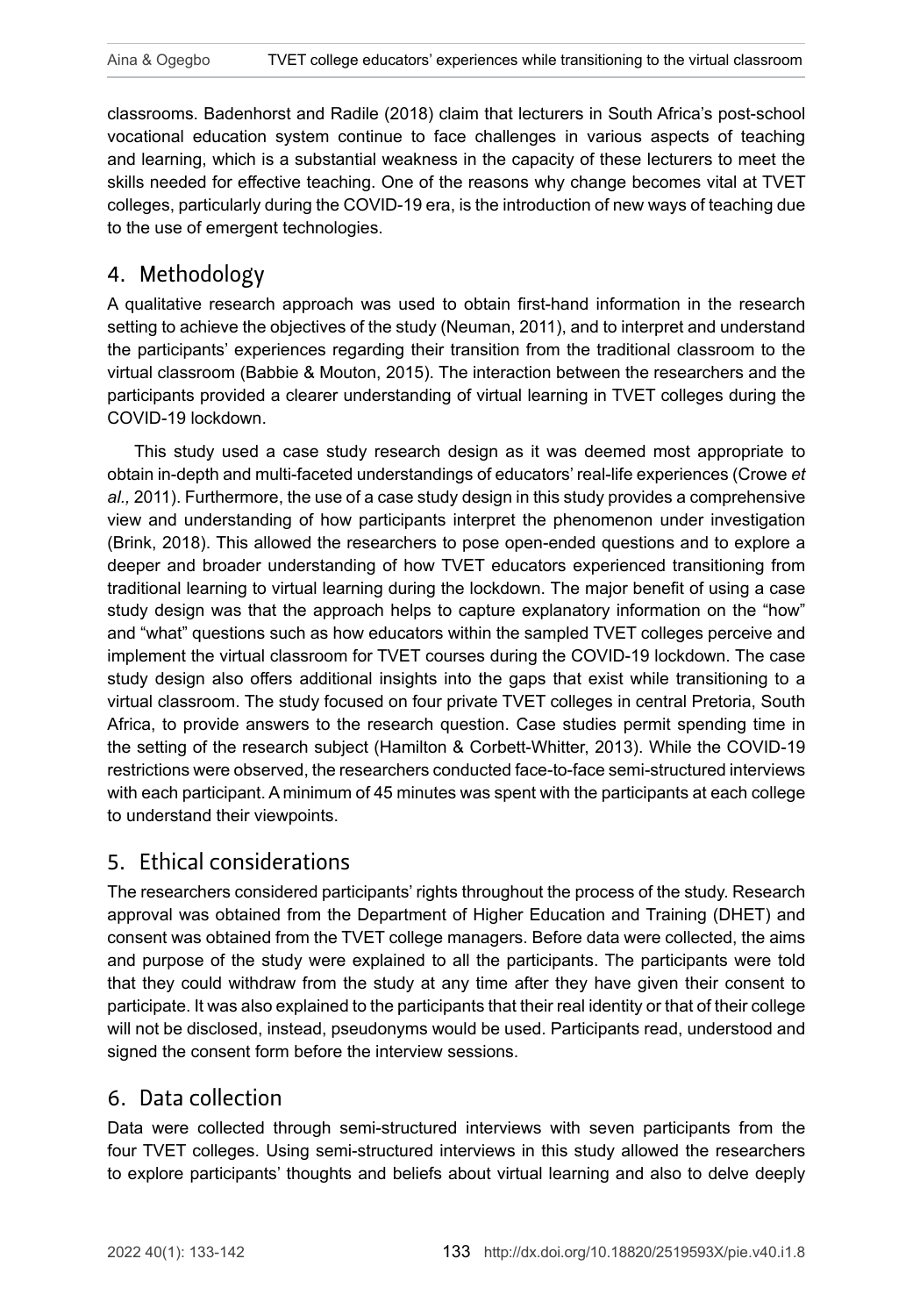into participants' personal experiences while transitioning from traditional learning to virtual learning. The interview data were used to gain a better understanding of the experiences of participants regarding virtual learning. The interview guide contained questions that explored how the participants felt about changing from traditional teaching to online/virtual teaching, their views/beliefs regarding online/virtual teaching, what online learning materials and tools were provided during the move from the traditional classroom to the virtual classroom in their colleges and any experiences or professional development they have had regarding online/ virtual teaching during the short period available before transitioning from the traditional classroom. Other questions explored the communication processes that build a culture of engagement, transparency and trust critical for innovation to succeed in their colleges and environmental factors/challenges/barriers that impact their teaching performance/experience during the transition at their respective college. The interview session was conducted by the first researcher and participant responses were audio-recorded. The recorded responses were then transcribed into a Microsoft Word document. The credibility of the findings was enhanced through member checking (McMillan & Schumacher, 2014). This was achieved by returning the transcribed data to participants at the end of the collection process to ensure accuracy and resonance with their experiences. This also provided participants the opportunity to interact with and contribute to the interview and interpreted data.

# *6.1 Sampling*

Four private TVET colleges situated in the city area of Pretoria were purposively sampled to explore educator experiences regarding moving from the traditional classroom to the virtual classroom due to the COVID-19 lockdown. Nieuwenhuis (2014) describes purposive sampling as selecting participants because of some defining characteristics that make them the holders of the data needed for the study. Purposive sampling allowed the researchers to select the TVET college educators who were most likely to offer rich data. The following criteria were used to purposively select the participants: The participating college must be a private institution since they control their own funds and administrative issues, unlike the public colleges that are funded by the government. In addition to this criterion, the college must have been in existence for a minimum of five years; the educator must have been teaching in a TVET college for a minimum of three years and the educator must have a minimum qualification of a diploma certificate. A detailed representation of the participants' information is provided in Table 1 below, using pseudonyms to ensure anonymity and confidentiality.

| College | Educators'<br>pseudonyms | Age | Gender | <b>Highest qualification</b> | <b>Teaching experience</b> |
|---------|--------------------------|-----|--------|------------------------------|----------------------------|
|         | Mr A                     | 31  | Male   | National Diploma             | 6 years                    |
|         | MsB                      | 28  | Female | Bachelor of Science Degree   | 3 years                    |
| 2       | Ms C                     | 27  | Female | Bachelor of Science Degree   | 3 years                    |
|         | Ms D                     | 35  | Female | National Diploma             | 6 years                    |
| 3       | MsF                      | 40  | Female | Bachelor of Science Degree   | 2 years                    |
|         | MsF                      | 40  | Female | Master's degree              | 10 years                   |
| 4       | Ms G                     | 33  | Female | Bachelor of Science Degree   | 10 years                   |

**Table 1:** Biographical data of participants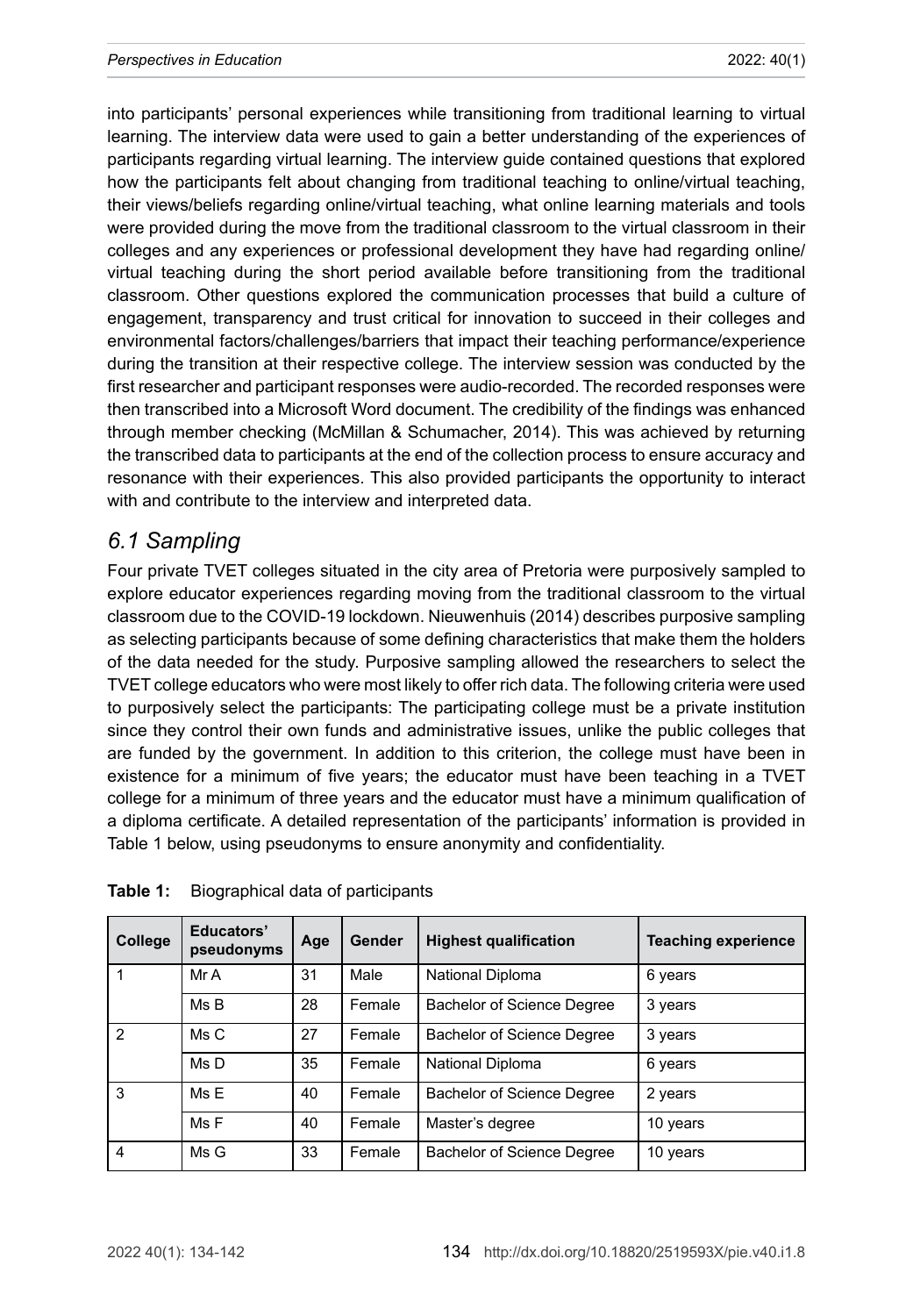# 7. Data analysis

The collected data were analysed using thematic analysis. Clarke and Braun (2014) describe thematic analysis as a process of identifying and/or interpreting patterns of meanings (themes) within a data set. To better interpret and understand participants' responses as data, their words and actions were interpreted in the form of codes that emerged from the data, while keeping the research question of the study in mind. Thus, thematic analysis was deemed appropriate because it assisted in analysing and comprehending the educators' experiences with transitioning from the traditional classroom to the virtual classroom during the school lockdown. The second author read the transcripts and undertook the coding, which was then verified by the first author. Both researchers collaborated on coding and categorising the findings, which are presented in themes. The research question and conceptual framework also guided the researchers in the systematic analysis of data to sort it according to themes.

# 8. Results

To understand the experiences of TVET college educators when transitioning from a traditional classroom to a virtual classroom during the COVID-19 lockdown, the findings from this study are presented in terms of three themes that emerged from the data and are informed by the theoretical framework. These themes are educator's attitudes and beliefs, facilitating in the virtual classroom and challenges to transitioning from a traditional classroom to a virtual classroom.

# *8.1 Educator's attitudes and beliefs*

The COVID-19 pandemic has brought about an accelerated change process in the transitioning from the traditional teaching and learning approach to an online approach in most TVET colleges across South Africa. Thus, the attitude formation and attitude change of TVET educators become significant in the successful transitioning and implementation of the virtual learning process at TVET colleges. The findings reveal that some of the educators demonstrated a positive affective attitude towards transitioning to online or virtual learning, while some demonstrated a negative affective attitude. For instance, Ms G indicated that initially, she was not enjoying the transitioning process, but she started feeling excited about teaching online after some time. She further reported on what she enjoyed about the transitioning process when she said:

I feel excited about changing from a traditional classroom to a virtual classroom because it made me realise that I can access students nationwide, that is, students from other campuses can be in my class. Unlike traditional learning where I only teach students at a specified campus, but with virtual learning, I am now able to teach students from over 6 campuses and this makes me feel good (Ms G).

Ms G's response reveals how reinforcement through accountability for more classes and students across different campuses supports her in adopting the change to the virtual classroom. During the interview, Ms E indicated a positive cognitive judgement towards changing from traditional to the virtual classroom. This was noted when she said:

I think it was about time because from my observation when I started; I realised that young people in tertiary institutions were bored with the structures of the traditional ways of teaching. There is a definite need for change; I immediately start[ed] with the flipped classroom approach when I joined [the] TVET College as a lecturer, and that was what helped to keep some of my students engaged. Luckily for me, I was from the IT industry,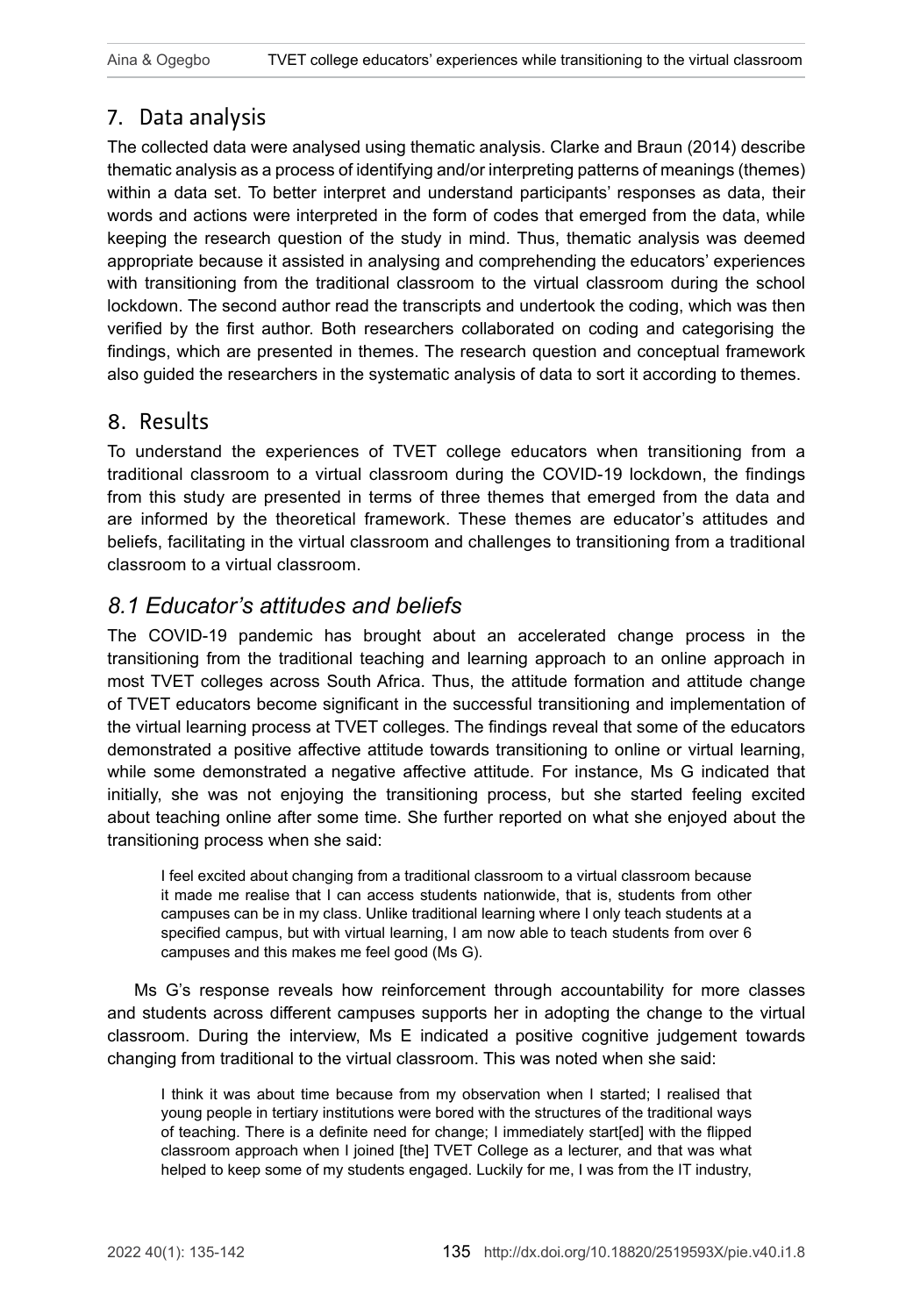so I was able to apply my background knowledge by giving them online activities with traditional face-to-face teaching. So, I think the students in my college are happy with the online classrooms because they know the topic to be discussed so they can as well research and learn more online (Ms E).

This remark reveals Ms E's desire and willingness to change. The result also shows that Ms E believes that the virtual classroom is essential and proposes the possibility of adopting a blended/hybrid approach to learning as an effective structure to complement the process of change in transitioning from a traditional to a virtual classroom. This viewpoint confirms her knowledge of how to change to a virtual classroom and her ability to implement the change. The view of adopting virtual learning was also expressed by Ms B where she indicated that her behavioural attitude towards transitioning to online learning is a result of her past experience.

Online teaching is good for me personally. I love it because I went through online learning while I was a student. I cannot say that I am happy moving to online learning because of the condition of moving to online is not official. While I was a student, I faced a lot of challenges doing online learning from home with babies around, noise from neighbours and I know the same will apply to other students and even educators (Ms B).

Ms B's response reveals that although she values online learning, she seems dissatisfied with the college's sudden decision to switch to virtual learning because the transition was made without adequate planning and preparation from the college. In addition, her previous experiences with online learning seems to influence her reaction towards moving to virtual learning. Nevertheless, analysis of the interview responses revealed that despite educators' awareness of the need to transition to a virtual classroom during the COVID-19 pandemic, some of the participants expressed dissatisfaction with the idea of transitioning to a virtual classroom. For instance:

Personally, I am not so happy because we are rushing to change the mode of teaching because of the national lockdown (Mr A).

I am not excited about the change to [a] virtual classroom because of the challenges is more than the benefits as far as [I] am concern (Ms D).

In addition, one of the participants mentioned that transitioning to a virtual classroom presents more challenges and risks than benefits, implying a negative attitude towards the transition process. This attitude was observed when Ms C mentioned how the absence of reinforcement through feedback from students and educators in the virtual classroom directly poses a resistance to the change process.

### *8.2 Facilitating in the virtual classroom*

The analysis of participants responses revealed communication and monitoring as practices employed by the educators in facilitating a virtual classroom. One of the interview questions required the participants to describe, "how they were able to facilitate teaching and learning in a virtual classroom". During the data collection, it was observed that some of the participants described how they use various communication tools for teaching and learning during the emergent transition to a virtual classroom. For instance, it appears that some of the educators such as Mr A, Ms B, Ms C and Ms D created WhatsApp groups and used the platform to upload videos, voice notes and content for their lessons as a way to build a culture of engagement and interaction with their students. The following is an excerpt from one of the participants: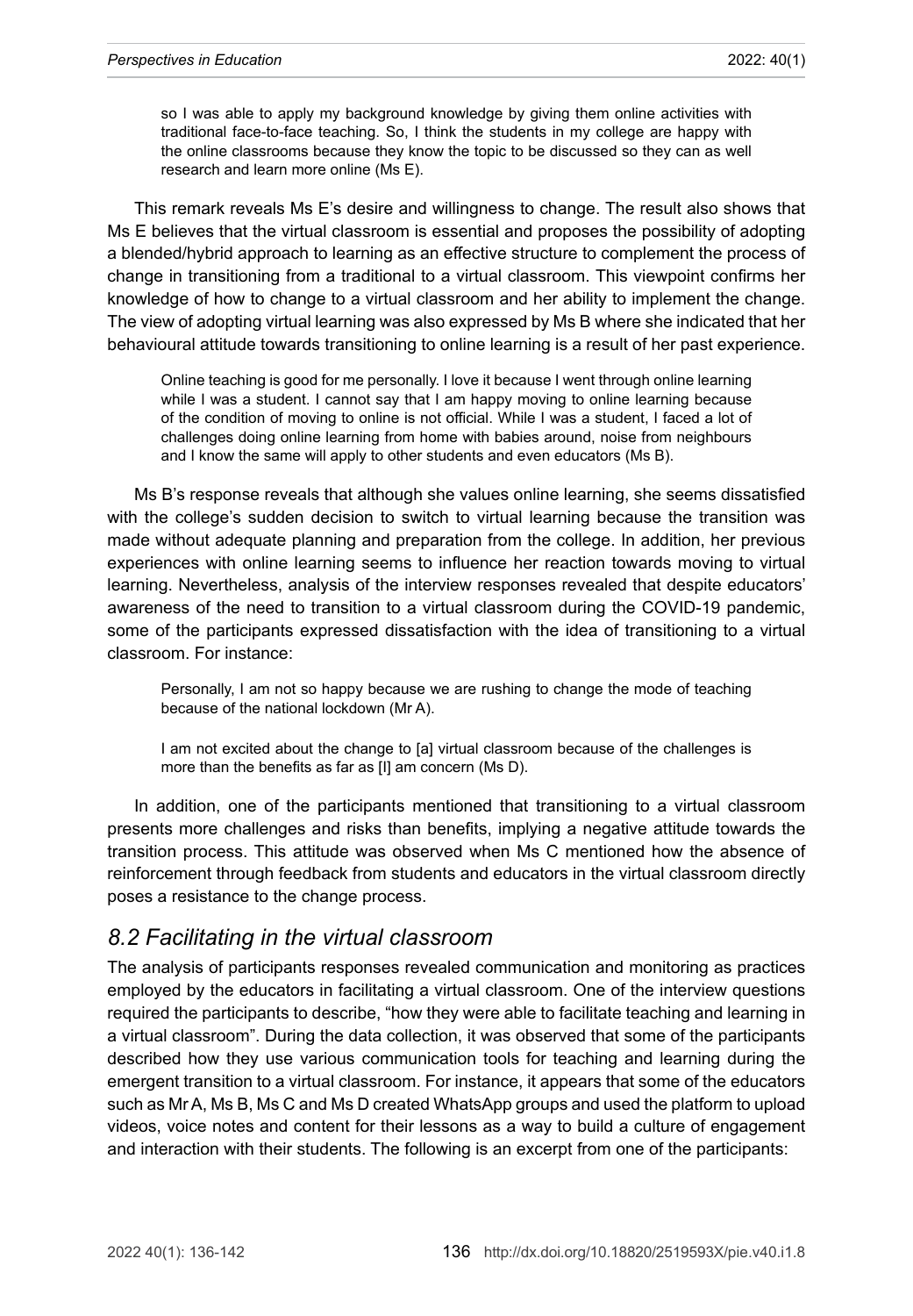I typically send the content of the topic, videos of the lesson, and tutorial materials that we receive from the Department of Education to the students through the WhatsApp group. I also give them assignments from their textbooks which they are supposed to submit directly to me on WhatsApp (Mr A).

The findings also revealed that some TVET colleges already have a learning management system (LMS) making it easy for these colleges to immediately incorporate different online educational platforms and services into their existing websites. This also supported and enabled some educators to successfully transition to a virtual classroom within a short space of time. In addition, some of the educators also mentioned how they used virtual meeting tools and applications to facilitate teaching and learning in the virtual classroom.

What we are doing in our college is just sending voice notes and material to the students via the website and WhatsApp. The students visit the website to get the class activities, assignments, and tests while we lecturers send WhatsApp voice-note to explain to the students what they need to do. The website was created during the lockdown, and it is still active now. So, we hope the college management might decide to upgrade or do something more about the website later (Ms C).

Basically, we are using Microsoft Team[s], we had to go through pieces of training in order to learn how to upload activities for students, how to mark online, and conduct assessments online. We are also using some interesting apps like [mentimeter.com](http://mentimeter.com) and Kahoot to engage our students (Ms F).

Apart from the use of communication tools in facilitating teaching and learning in the virtual classroom, participants also indicated how monitoring practices employed by the academic managers enhanced the facilitation of activities in the virtual classroom. For example, Ms G indicated that they have an attendance register that students sign and the campus manager also monitors the process by joining the session to see if the lecturer is present. This opinion was also reported by other teachers, as revealed in the following excerpts:

The principal is part of the WhatsApp group chat to monitor what the lecturer is sending to the students and also how students respond. Most of the time students do not respond. So, I cannot say the monitoring is 100% okay (Mr A).

Our academic managers are responsible to monitor and check the content of the works uploaded for the students. Sometimes the academic managers join the virtual class to ensure that you are actually holding the class. From the system the academic manager can also see the time you started your class and when you finished your class. We also send a weekly report to the head office regarding what we do regarding virtual classrooms (Ms F).

# *8.3 Challenges to transitioning from a traditional classroom to a virtual classroom*

Analysis of participants' responses reveals that TVET educators encountered several challenges during the transition to virtual classrooms. One of the major challenges identified by participants was a lack of access to digital resources and tools. For instance, Ms B mentioned that no support or resources were provided for the lecturers regarding online learning. She also indicated that students always complained about not having data, no access to active Wi-Fi, no smartphones or laptop as excuses for not attending virtual classes. This viewpoint was also reflected in the responses of other participants, as shown in the excerpts below.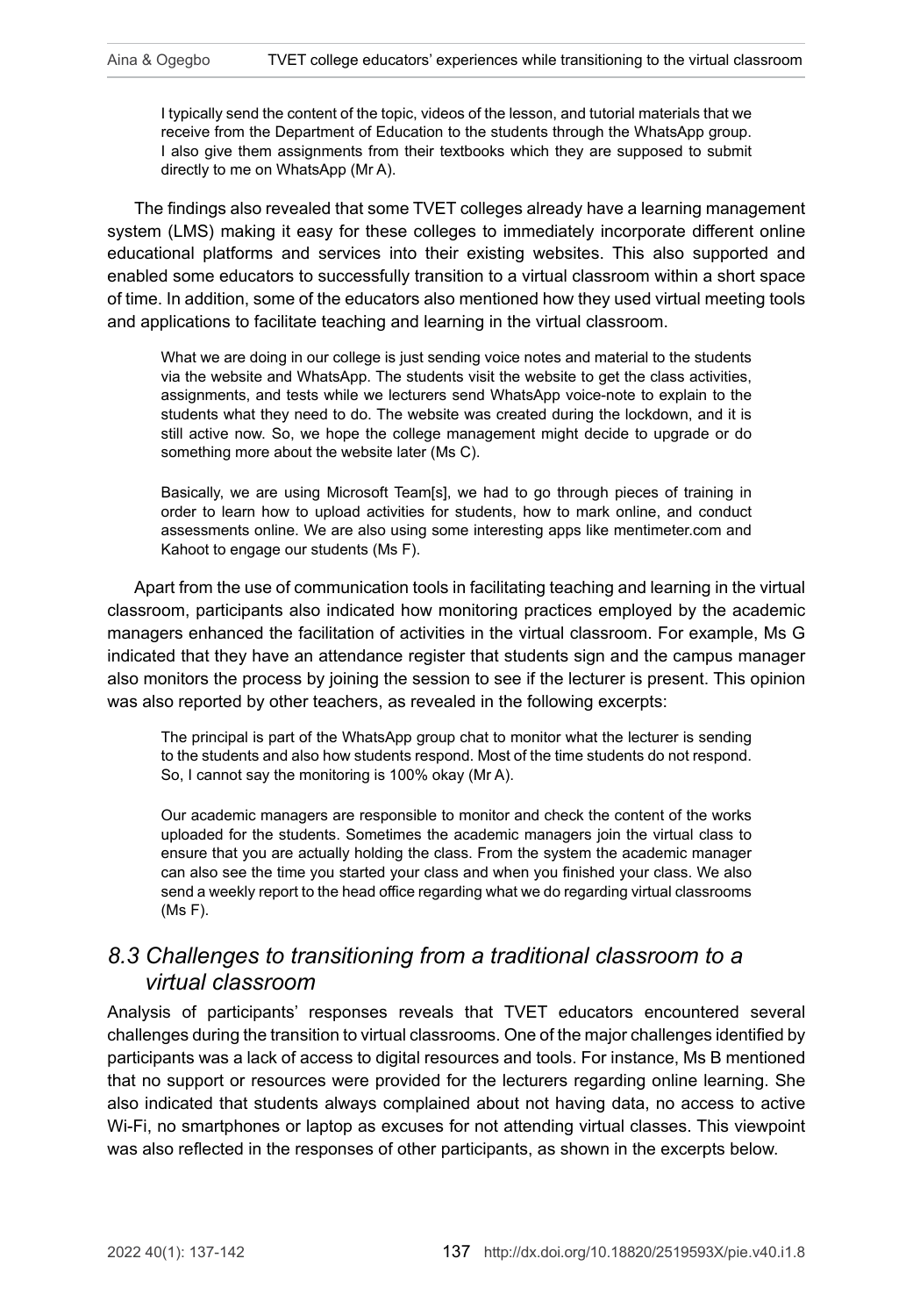There is no proper implementation of online classes because no proper tools and gadgets in place to make online learning possible, and students also do not have the necessary gadgets for online learning because of various challenges from their parents some of the students cannot buy data and other aspects of things that will enable them to be online for lectures at the right time (Mr A).

The challenges are not all students have smartphones or laptops that they can easily come online. Another challenge is whereby the students say we do not have data; they do not have money for airtime, they are not able to join the online class at the time given. They only have data in the middle of the night because it is free. Those are some of the challenges that we really face. For example, may be out of 30 students, only five students come online during the lecture time, maybe two hours after the lecture time. Others will come and say, ma'am, I really need you to explain. The students are not ready for online learning. The college also has challenges, for example, not providing data for the lecturers and lecturers using their own data (Ms D).

In addition, it was found that all the participants expressed concern about the openness and control of assessment practices as another challenge in the virtual classroom.

For me, transparency in a virtual classroom is not effective because the online process does not reflect the true evaluation of learner's ability because you can easily notice that when you give students assessment online some of the students were able to do it and send it to your email while some students are not able to do the assessment. Another problem is lecturers are not able to give immediate feedback. Virtual marking is not really effective (Ms D).

You cannot successfully say that the process of students' assessment is transparent. I will share this with you, the students just finished writing an examination online and we discovered that all the students got 100 out of 100, we actually set a time limit, so at the expiration of the allocated time, the system automatically closes. However, we discover there are shortcomings. The students are so clever, they are able to research for answers from another device. So, we cannot say that there is 100% transparency when it comes to assessment online (Ms F).

Another significant challenge that was mentioned by participants was students' unruly behaviour and attitude. This challenge was noted when Ms F said: "we also get some naughty students that are knowledgeable about information technology, so they usually mute the lecturers from their side". This concern was also reinforced by Ms E when she stated that "some of the students will login to join the online lecture and the lecturer will be talking and teaching but the students are not there". Other factors that were reported by participants as problems encountered when transitioning to virtual classrooms include inadequate electricity or rolling blackouts also known as load-shedding, network and connectivity issues, time management, background noise and distractions from the home environment. These challenges encountered by most of the participants made them conclude that virtual learning has not come to stay in their college but was used to ensure continuity of teaching and learning during the COVID-19 lockdown.

### 9. Discussion

This study explored the experiences of TVET college educators when transitioning from a traditional classroom to a virtual classroom. It was found that most of the participants in this study have a positive cognitive, affective and behavioural attitude towards transitioning from a traditional classroom to a virtual classroom. However, a few of them were dissatisfied with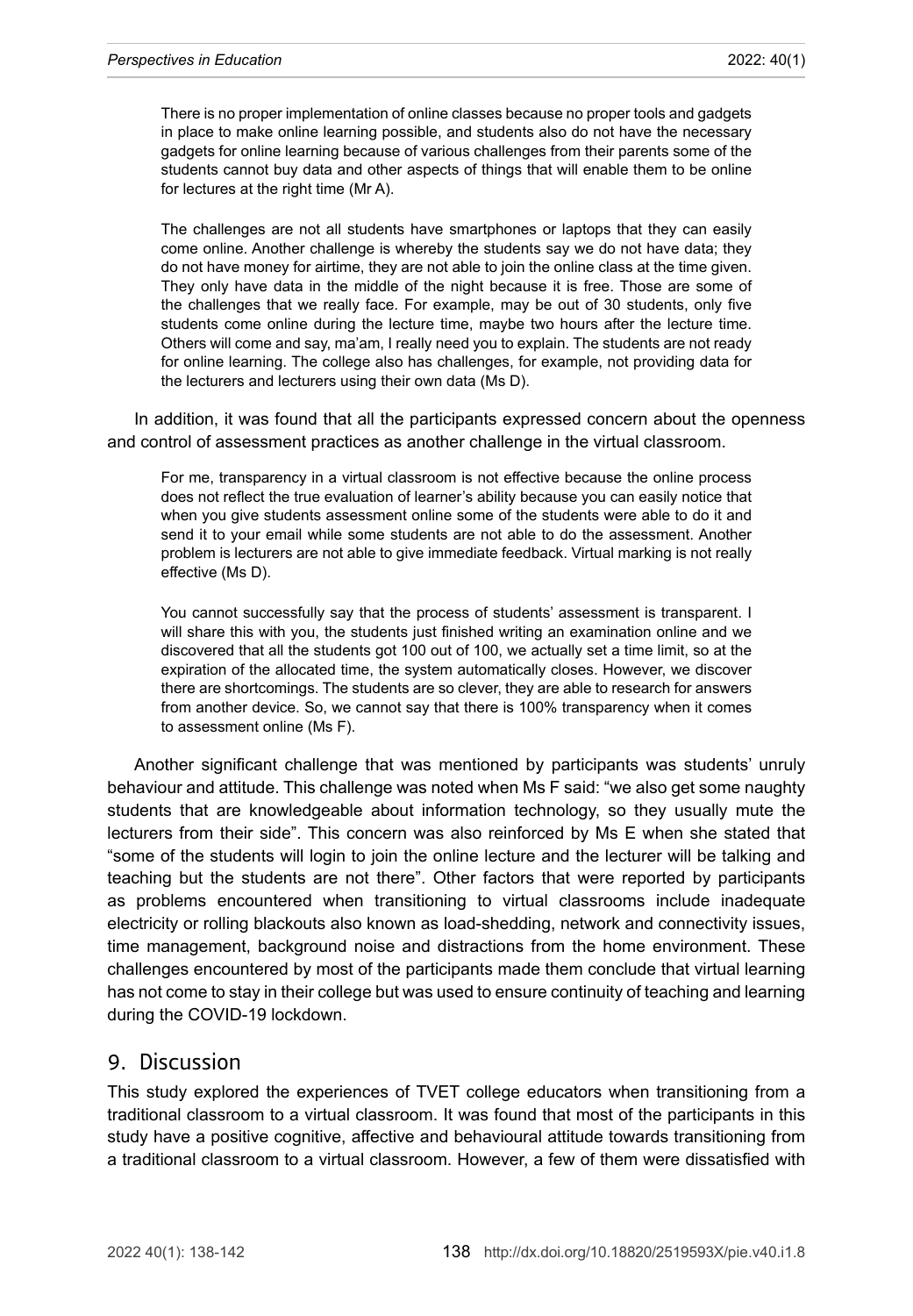the idea of transitioning to a virtual classroom. This finding correlates with the Kanter *et al.* (1992) theory of change that indicates that employees respond differently to change. All the participants recognised the value and benefit of adapting to a virtual classroom amidst the pandemic and beyond. This finding is significant if transitioning to virtual learning is to become an important tool for change in TVET colleges. This attitude is also critical in enhancing the hybridisation of TVET colleges, the experiences and overall digital competence of TVET students and educators. When looking at the experiences of TVET college educators during the transitioning process, it was found that educators used digital tools such as WhatsApp, Microsoft Teams, the LMS, Mentimeter, and Kahoot to facilitate teaching and learning at their respective TVET colleges. However, one significant thing preventing the effective use of the identified digital tools was the educators' beliefs on the reliability of the assessment practice in a virtual classroom, supporting the findings of Arnold (2014).

Literature attests that one of the significant issues preventing effective transitioning to virtual learning, particularly in TVET colleges, is resistance to change (Abdel-Ghany, 2014; Parlakkiliç, 2017). Resistance to organisational change usually occurs due to a lack of planning and implementing strategy on the part of the initiator, employees' readiness, behaviours and opinions about the change process (Abdel-Ghany, 2014). Even though most participants in this study recognise the significance of virtual learning and are aware of the need for change, problems in the adoption process continue to emerge, indicating a critical gap between educators' perceptions, theories and practices (Makgoto, 2019; Parlakkiliç, 2017). When looking at educators' experiences in terms of adapting virtual learning for successful course delivery in TVET colleges, it appears that the existence of contextual factors such as a lack of learning facilities, access to data and connectivity, home climate, inadequate or lack of training and support for TVET educators and students have a strong mediating impact on adapting virtual learning in TVET colleges (Denhere & Moloi, 2021; Schwartz, 2010). These factors are also present in South Africa and other African countries. While some of the participants were excited about the move to virtual learning, the resources they needed to work online were not provided, nor were they given sufficient training to help them implement the various techniques and methods necessary for successful online pedagogy. The interview responses from all the participants revealed a complex set of challenges facing the enactment of policies on digitisation and the effective integration of technology into the pedagogical practices of TVET educators. In addition, participants indicated that transitioning to a virtual classroom might not be effective because most of the students do not have access to digital resources, internet connectivity, laptops, smartphones or tablets. Thus, the efficiency of virtual learning in TVET colleges depends on the motivation provided to educators and students in terms of support and continuous training (Kanter *et al.,* 1992). This motivation is crucial in promoting pedagogical innovation, policies and growth in digital solutions required to make virtual learning more acceptable and effective in TVET education. The findings also revealed that all the participants participated in the emergent transition process as instructed by their college. However, only a few of them demonstrated their desire to support the change effectively and make the change permanent. To effectively transition to virtual learning, TVET educators, students and managers need the ability and desire to consider the possibilities and developmental use of technological tools and educational technology (videos, smartphones, learning management systems and social media sites). These technologies can enhance the acquisition of students' employability, knowledge, digital literacy skills and competencies (Mpungose, 2020).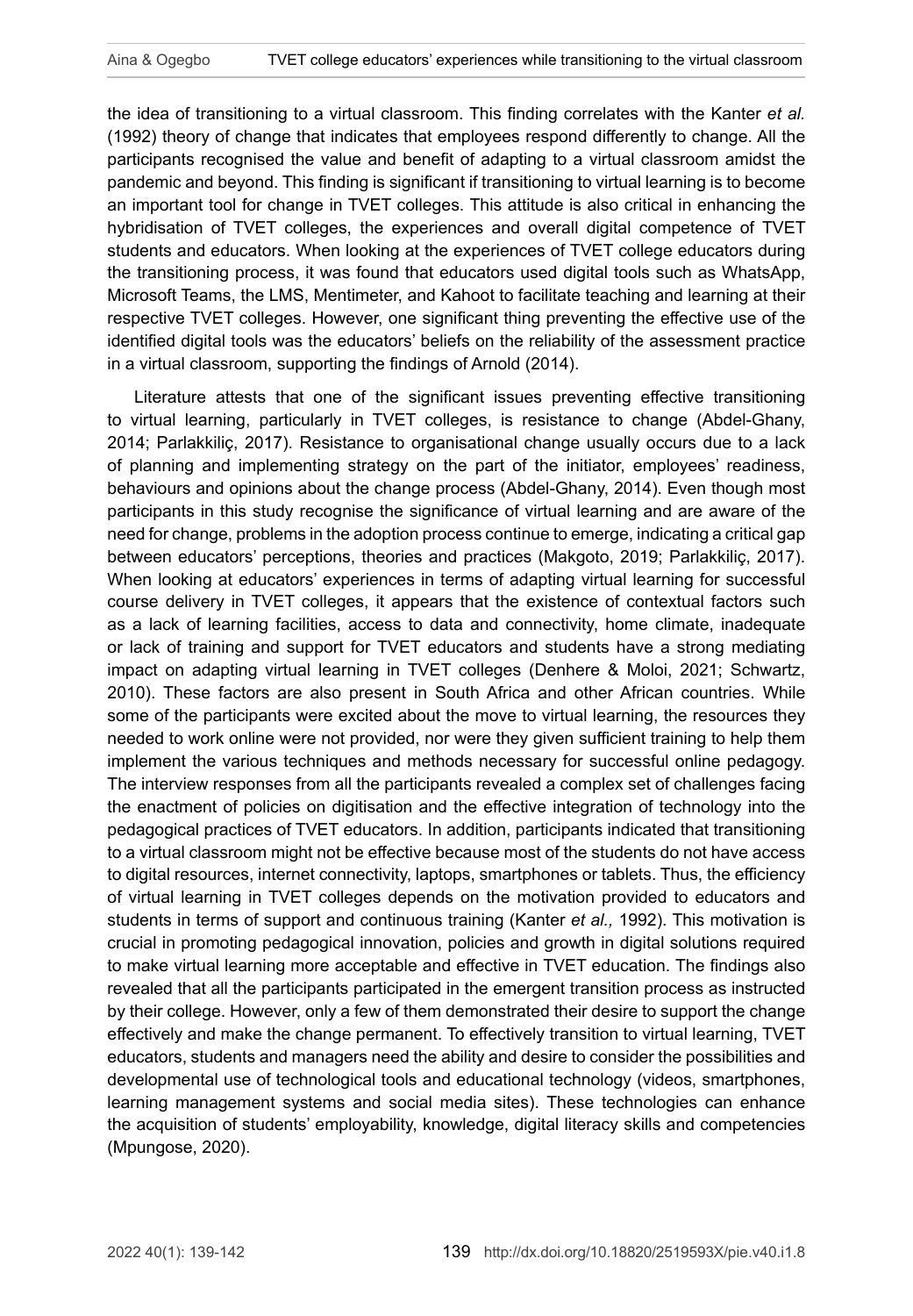# 10. Conclusion

Despite the implicit and explicit attitudes displayed by TVET educators toward online learning, they seem to have a generally low desire and willingness to transition to virtual classrooms as a result of the problems they face in this environment. Since the transitioning process to virtual classrooms in the sampled TVET colleges took place during the COVID-19 pandemic, the educators did not have the operational support and training to facilitate effective teaching and learning in the virtual space. In addition, the findings suggest that most of the participants appear not to be strategically, pedagogically, technically and structurally prepared to adapt to virtual learning. It is therefore recommended that TVET college principals, human resources managers and the respective stakeholders in the TVET sector should provide TVET educators with the necessary training and support in terms of digital competencies, knowledge, skills and the attitude required to adapt, implement, facilitate and assess virtual teaching and learning of TVET courses.

# 11. Acknowledgment

The authors would like to appreciate the support received from all the TVET educators involved in carrying out this study and the language editor Mrs Anetha de Wet.

### References

Abdel-Ghany, M.M.M. 2014. Readiness for change, change beliefs, and resistance to change of extension personnel in the New Valley Governorate about mobile extension. *Annals of Agricultural Sciences*, 59(2): 297-303. [https://doi.org/10.1016/j.aoas.2014.11.019.](https://doi.org/10.1016/j.aoas.2014.11.019)

Adebesin, A.A. & Adelakun, N.O. 2020. Technical and vocational education and training (TVET): A necessity for crime reduction and economic transformation. In *Proceedings of the 2nd International Conference, The Federal Polytechnic*, Ilaro, 10th–11th Nov. [https://doi.](https://doi.org/10.2139/ssrn.3734090) [org/10.2139/ssrn.3734090](https://doi.org/10.2139/ssrn.3734090)

Anyieni, A.G. 2013. Effect of strategic planning on the performance of small and medium enterprises in Kenya: A summary review of the literature. *The International Journal of Professional Management* (IJPM), 8(6): 1-10.

Arnold, S. D. 2014. Assessing student learning online. In D.G. Sampson, D. Ifenthaler, J.M. Spector & P. Isaias (Eds.). *Digital systems for open access to formal and informal learning (*pp. 83-100). Springer, Cham. [https://doi.org/10.1007/978-3-319-02264-2\\_7](https://doi.org/10.1007/978-3-319-02264-2_7)

Babbie, E., & Mouton, J. 2015. *The practice of social research.* Cape Town, South Africa:

Oxford University Press.

Badenhorst, J.W. & Radile, R.S. 2018. Poor performance at TVET colleges: Conceptualising a distributed instructional leadership approach as a solution. *Africa Education Review,* 15(3): 91-112.<https://doi.org/10.1080/18146627.2017.1352452>.

Boateng, C. 2012. Restructuring vocational and technical education in Ghana: The role of leadership development. *International Journal of Humanities and Social Science*, 2(4): 108-114.<https://doi.org/10.5430/wje.v2n4p45>

Brink, R. 2018. A multiple case design for the investigation of information management processes for work-integrated learning. *International Journal of Work-Integrated Learning*, 19(3): 223-235.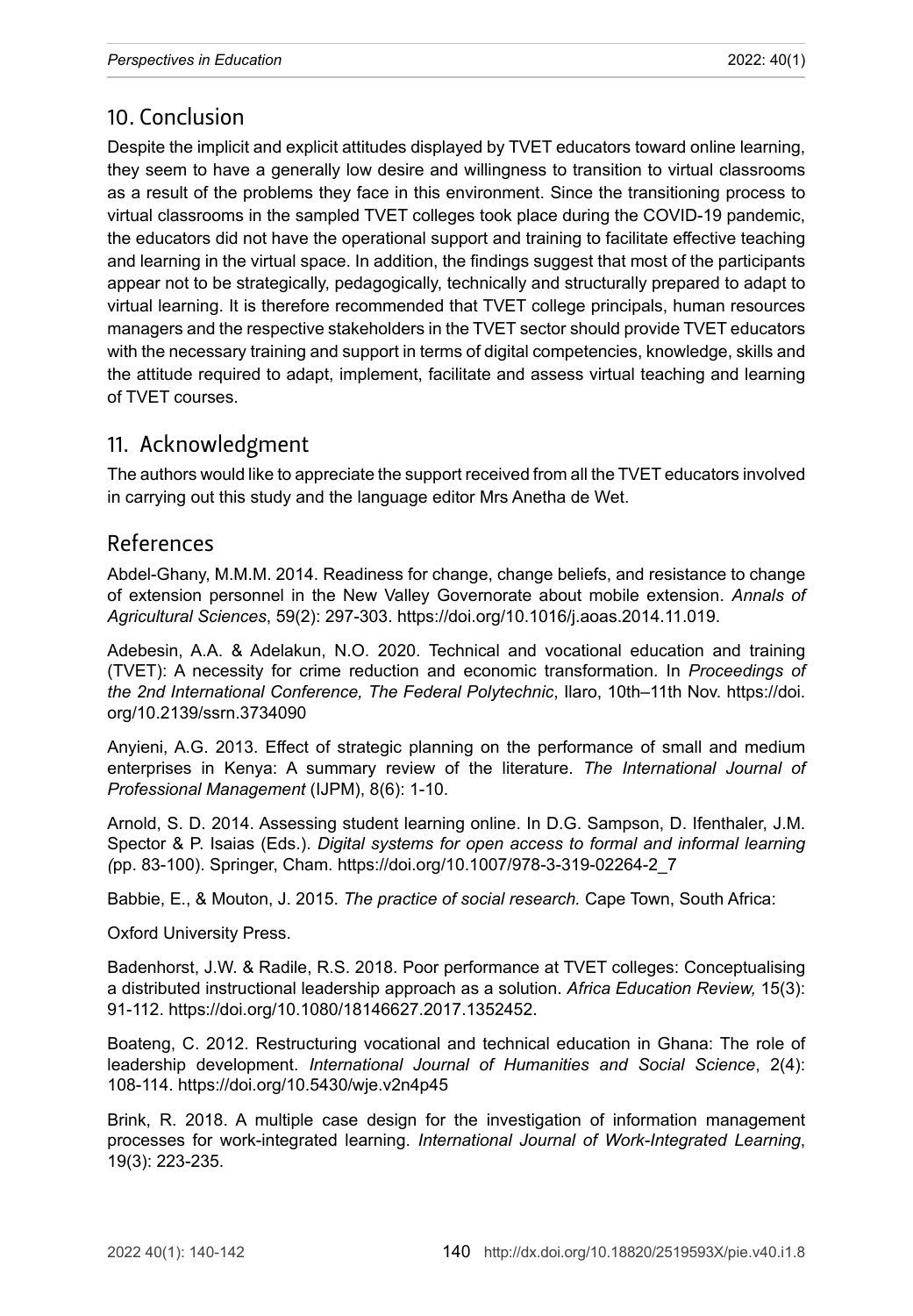Clarke, V. & Braun, V. 2014. Thematic analysis. In A.C. Michalos (Eds.). *Encyclopedia of quality of life and well-being research*. Dordrecht: Springer. [https://doi.](https://doi.org/10.1007/978-94-007-0753-5_3470) [org/10.1007/978-94-007-0753-5\\_3470](https://doi.org/10.1007/978-94-007-0753-5_3470)

Crowe, S., Cresswell, K., Robertson, A., Huby, G., Avery, A., & Sheikh, A. 2011. The case study approach. *BMC Medical Research Methodology*, 11(1): 1-9. [https://doi.](https://doi.org/10.1186/1471-2288-11-100) [org/10.1186/1471-2288-11-100](https://doi.org/10.1186/1471-2288-11-100)

Denhere, V., & Moloi, T. 2021. Readiness of public TVET for the fourth industrial revolution: The case of South Africa. *Innovation of Vocational Technology Education,* 17(1): 37-51.

Department of Higher Education and Training. 2013. *White Paper for post-school education and training: Building and expanded, effective and integrated post-school system*. Pretoria: Government Printer.

Flinsch-Rodriguez, P. 2017. *Management theory of Rosabeth Moss Kanter*. Available [https://](https://www.business.com/articles/management-theory-of-rosabeth-moss-kanter/) [www.business.com/articles/management-theory-of-rosabeth-moss-kanter/](https://www.business.com/articles/management-theory-of-rosabeth-moss-kanter/) [Accessed 12 July 2021].

Ghavifekr, S. & Yulin, S. 2021. Role of ICT in TVET education: Teaching & learning amid COVID-19 pandemic. *International Journal of Advanced Research in Education and Society*, 3(1): 119–131.

Hamilton, L. & Corbett-Whittier, C. 2013 *Using case study in education research.* Los Angeles, CA: SAGE Publications.<https://doi.org/10.4135/9781473913851>

Hew, K.F. & Cheung, W.S. 2014. Students' and instructors' use of massive open online courses (MOOCs): Motivations and challenges. *Educational Research Review,* 12: 45–58. [https://doi.](https://doi.org/10.1016/j.edurev.2014.05.001) [org/10.1016/j.edurev.2014.05.001](https://doi.org/10.1016/j.edurev.2014.05.001).

Hoftijzer, M., Levin, V., Santos, I. & Weber, M. 2020. *TVET (Technical and Vocational Education and Training) in the times of COVID-19: Challenges and opportunities*. Available at [https://blogs.worldbank.org/education/tvet-technical-and-vocational-education-and-training](https://blogs.worldbank.org/education/tvet-technical-and-vocational-education-and-training-times-covid-19-challenges)[times-covid-19-challenges](https://blogs.worldbank.org/education/tvet-technical-and-vocational-education-and-training-times-covid-19-challenges) [Accessed 8 October 2021].

Kanter, R.M., Stein, B.A., & Jick, T.D. 1992. *The challenge of organisational change: How companies experience it and leaders guide it*. New York, NY: The Free Press.

Makgato, M. 2019. *Technical and vocational education and training for sustainable skills for the Fourth industrial revolution: Snapshot at some TVET colleges in South Africa*. Available at [https://cdn.lgseta.co.za/resources/research\\_and\\_reports/4IR%20Resources/TVET%20](https://cdn.lgseta.co.za/resources/research_and_reports/4IR%20Resources/TVET%20for%20sustainable%20skills%20for%20the%204IR_Snapshot%20at%20some%20TVET%20Colleges%20in%20SA_Moses%20Makgato_TUT.pdf) [for%20sustainable%20skills%20for%20the%204IR\\_Snapshot%20at%20some%20](https://cdn.lgseta.co.za/resources/research_and_reports/4IR%20Resources/TVET%20for%20sustainable%20skills%20for%20the%204IR_Snapshot%20at%20some%20TVET%20Colleges%20in%20SA_Moses%20Makgato_TUT.pdf) [TVET%20Colleges%20in%20SA\\_Moses%20Makgato\\_TUT.pdf](https://cdn.lgseta.co.za/resources/research_and_reports/4IR%20Resources/TVET%20for%20sustainable%20skills%20for%20the%204IR_Snapshot%20at%20some%20TVET%20Colleges%20in%20SA_Moses%20Makgato_TUT.pdf) [Accessed 8 October 2021].

Mbanga, N. & Mtembu, V.N. 2020. Digital learning: Perceptions of lecturers at a technical vocational education and training college. South African Journal of Higher Education, 34(4): 155-173. <https://doi.org/10.20853/34-4-3656>

McMillan, J.H & Schumacher S. 2014. *Research in education: Evidence based inquiry*, seventh edition. London: Pearson Education Limited.

[Moran, J.W.](https://www.emerald.com/insight/search?q=John%20W.%20Moran) & [Brightman, B.K.](https://www.emerald.com/insight/search?q=Baird%20K.%20Brightman) 2000. Leading organisational change. *Journal of Workplace Learning,* 12(2): 66-74. <https://doi.org/10.1108/13665620010316226>.

Mohd Ishar, M.I., Wan Derahman, W.M.F. & Kamin, Y. 2020. Practices and planning of ministries and institutions of technical and vocational educational training (TVET) in facing the industrial revolution 4.0 (IR4.0). *Malaysian Journal of Social Sciences and Humanities (MJSSH),* 5(3): 47-50. doi:<https://doi.org/10.47405/mjssh.v5i3.374>.